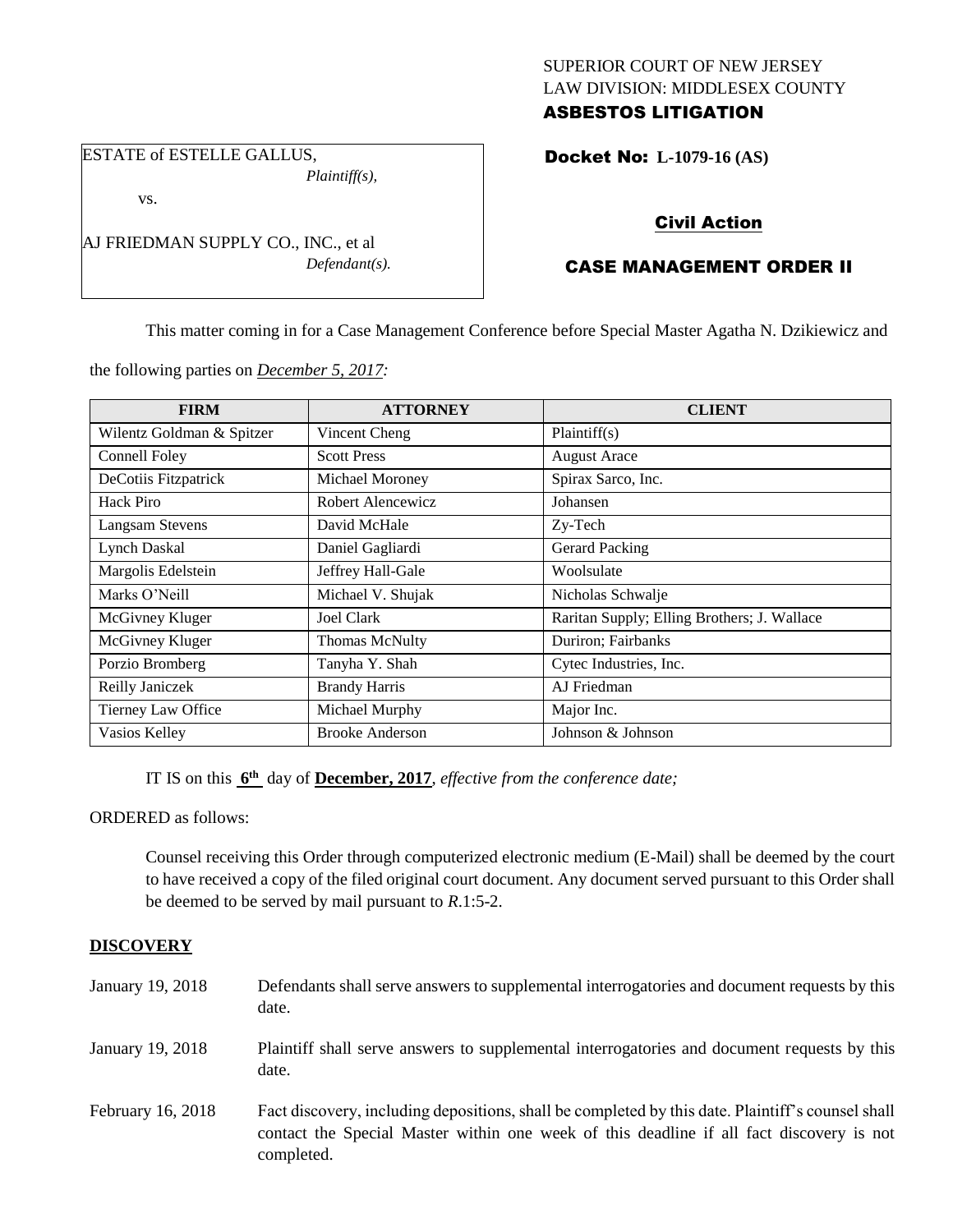#### March 30, 2018 Depositions of corporate representatives shall be completed by this date.

## **EARLY SETTLEMENT**

April 13, 2018 Settlement demands shall be served on all counsel and the Special Master by this date.

## **SUMMARY JUDGMENT MOTION PRACTICE**

- April 13, 2018 Plaintiff's counsel shall advise, in writing, of intent not to oppose motions by this date.
- April 27, 2018 Summary judgment motions shall be filed no later than this date.
- May 25, 2018 Last return date for summary judgment motions.

### **MEDICAL DEFENSE**

| June 29, 2018   | Plaintiff shall serve medical expert reports by this date.                                                                                                                                                                                               |
|-----------------|----------------------------------------------------------------------------------------------------------------------------------------------------------------------------------------------------------------------------------------------------------|
| June 29, 2018   | Upon request by defense counsel, plaintiff is to arrange for the transfer of pathology specimens<br>and x-rays, if any, by this date.                                                                                                                    |
| August 31, 2018 | Defendants shall identify its medical experts and serve medical reports, if any, by this date. In<br>addition, defendants shall notify plaintiff's counsel (as well as all counsel of record) of a<br>joinder in an expert medical defense by this date. |

#### **LIABILITY EXPERT REPORTS**

| June 29, 2018 | Plaintiff shall identify its liability experts and serve liability expert reports or a certified expert |
|---------------|---------------------------------------------------------------------------------------------------------|
|               | statement by this date or waive any opportunity to rely on liability expert testimony.                  |

August 31, 2018 Defendants shall identify its liability experts and serve liability expert reports, if any, by this date or waive any opportunity to rely on liability expert testimony.

## **EXPERT DEPOSITIONS**

September 21, 2018 Expert depositions shall be completed by this date. To the extent that plaintiff and defendant generic experts have been deposed before, the parties seeking that deposition in this case must file an application before the Special Master and demonstrate the necessity for that deposition. To the extent possible, documents requested in a deposition notice directed to an expert shall be produced three days in advance of the expert deposition. The expert shall not be required to produce documents that are readily accessible in the public domain.

#### **PRE-TRIAL AND TRIAL**

January 10, 2018 The settlement conference previously scheduled on this date is **cancelled**.

September 19, 2018 @ 10:00am Settlement conference. All defense counsel shall appear with authority to negotiate settlement and have a representative authorized to negotiate settlement available by phone. Any request to be excused from the settlement conference shall be made to the Special Master no later than 4:00pm of the day prior to the conference.

 $\_$  ,  $\_$  ,  $\_$  ,  $\_$  ,  $\_$  ,  $\_$  ,  $\_$  ,  $\_$  ,  $\_$  ,  $\_$  ,  $\_$  ,  $\_$  ,  $\_$  ,  $\_$  ,  $\_$  ,  $\_$  ,  $\_$  ,  $\_$  ,  $\_$  ,  $\_$  ,  $\_$  ,  $\_$  ,  $\_$  ,  $\_$  ,  $\_$  ,  $\_$  ,  $\_$  ,  $\_$  ,  $\_$  ,  $\_$  ,  $\_$  ,  $\_$  ,  $\_$  ,  $\_$  ,  $\_$  ,  $\_$  ,  $\_$  ,